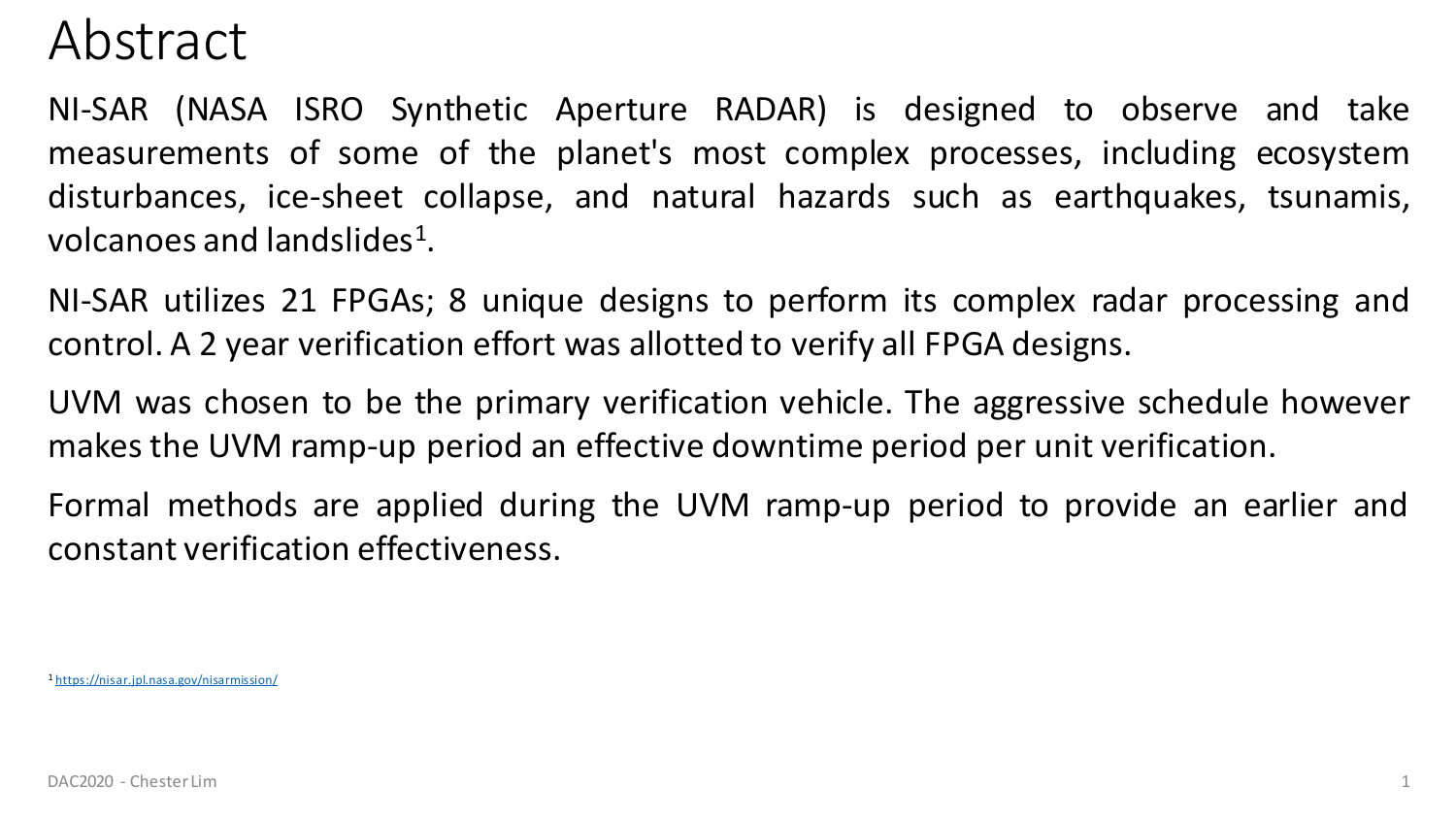





### Maximizing Verification Quality & Resources with Formal and UVM

Chester Lim – Jet Propulsion Laboratory, California Institute of Technology

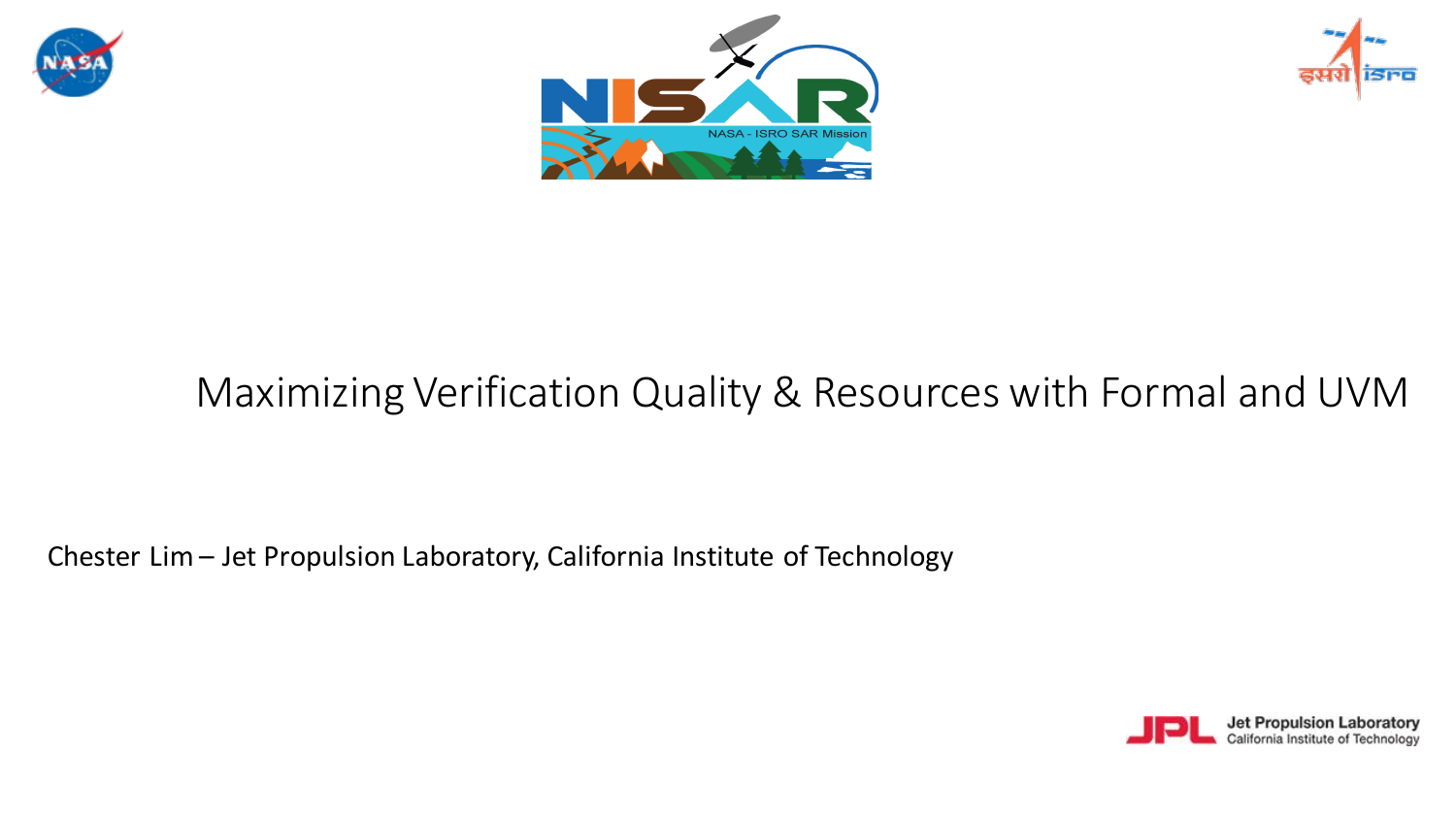### Motivation

- Previous projects utilized FPGAs (< 5) with small designs in them. Design and verification were viewed as the same effort and performed by the same engineer. A typical schedule for FPGA development was roughly 12 to 18 months
	- SMAP (Soil Moisture Active Passive)(2015) used 4 FPGAs 2x RTAX1000, 2x QVirtex-2
- NI-SAR (2022) mission uses 21 FPGAs 3x RTAX2000, 6x RTProASIC3000E, 12x QVirtex-5
	- 8 unique designs roughly > 65% utilization
	- Independent verification team utilized, 2 years to verify all designs roughly 3 months per unique design
- UVM is the primary verification vehicle however the effective ramp-up takes roughly 1.5 months (half the allotted schedule!!)
- Formal methods are applied during the UVM effective ramp-up period to provide an earlier and constant verification effectiveness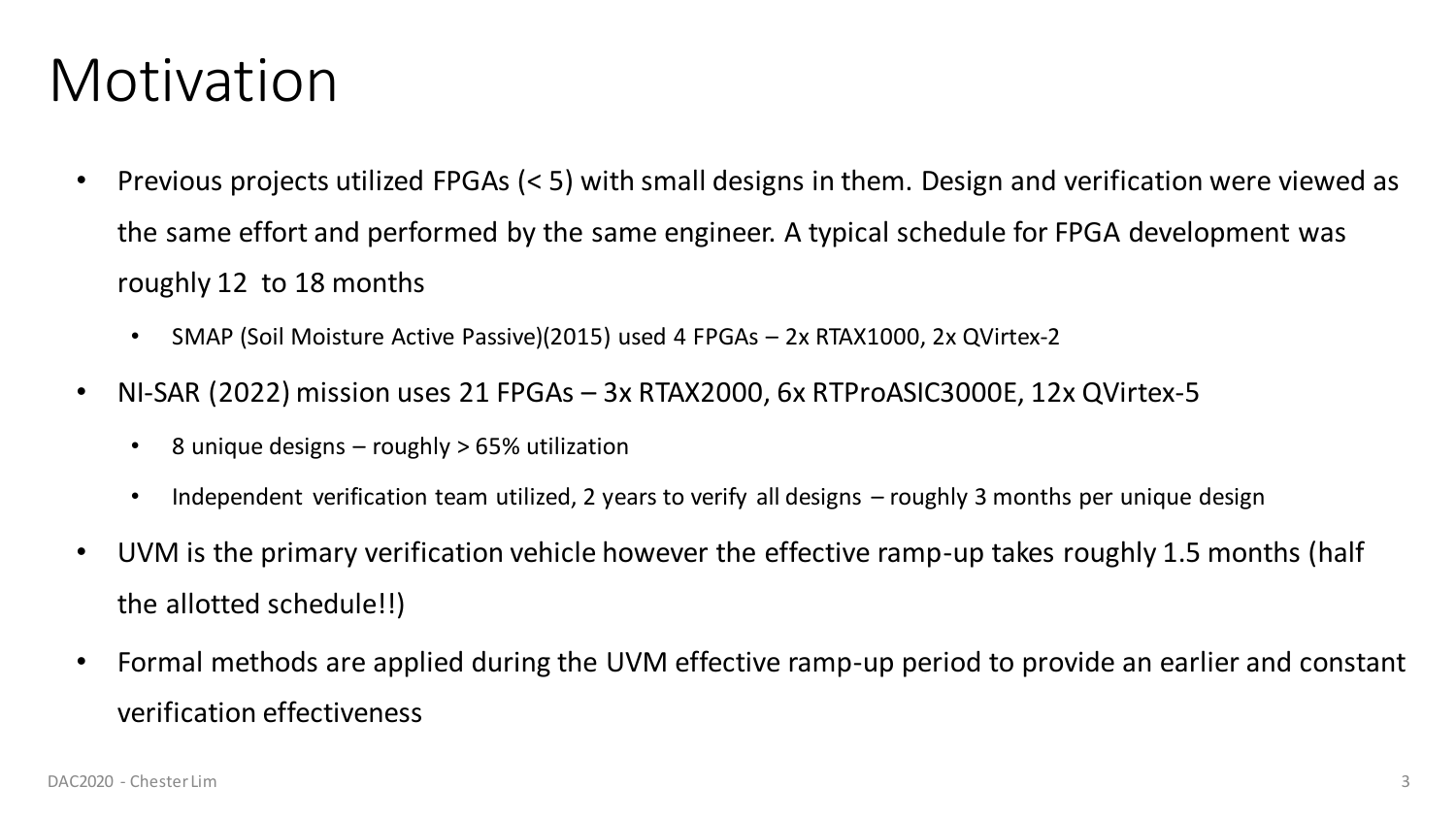## NISAR's Verification Process



- Verification begins with a specification walkthrough with the designer and system engineers
	- Specs and requirements are flushed out and verification items are created
	- Each verification item is assigned a strategy: UVM covergroups, UVM assertions, Formal assertions, or hardware tests
- Implementing verification strategy for UVM takes roughly 1.5 months to go from spec/requirement walkthrough to adding first covergroup/assertion
- Implementing verification strategy for Formal happens almost immediately even prior to completion of spec/requirement walkthrough
- Regression starts when at least one UVM test is passing
- Functional coverage is collected continuously. Code coverage is collected when there are no more tests and covergroups/assertions to add.
	- Gaps in coverages are looked at and addressed accordingly
		- Run more random tests
		- Develop new test cases
		- Waive the gap based on Formal check (unreachable/uncoverable) or inputs from designer and system engineers.
- Verification is complete when regression runs successfully for more than 2 weeks with 100% coverage + waivers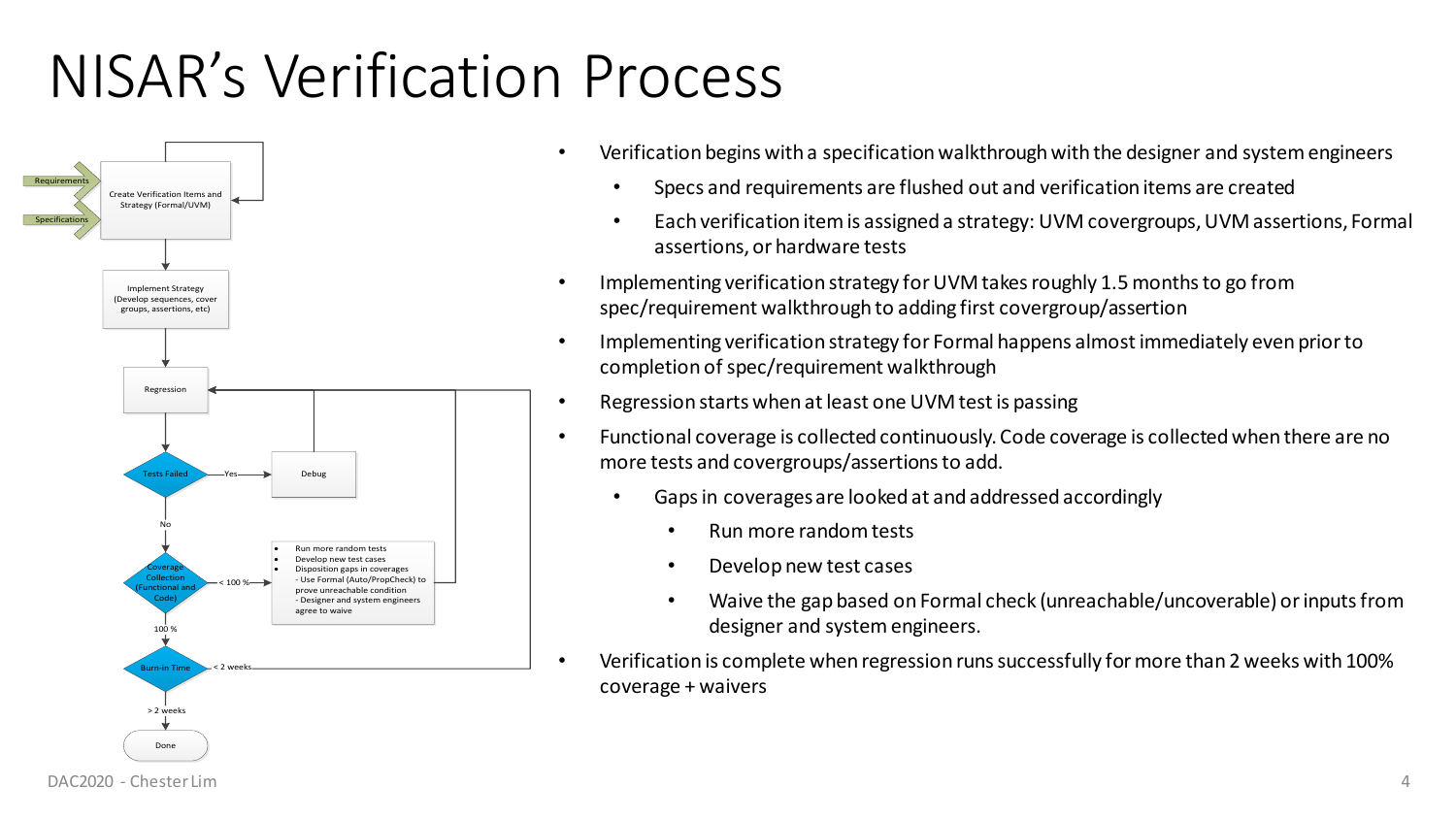# Formal/UVM Effectiveness

### **Formal**

#### **Pro**

- Perform structural checks and essential sequential checks on design even before completing spec/requirement walkthrough
	- Clock & Reset Domain Crossing (CDC & RDC)
	- Linting & Code clean up (AutoCheck)
- Does not require a testbench!!
	- "Shallow" to "moderate" properties such as simple state transitions can be written concurrent to formulation of verification items (PropCheck)

#### **Con**

• Due to the exhaustive nature of Formal, "deep" properties such as complex state transitions have a difficult time converging in a reasonable amount of time

### **UVM**

#### **Pro**

- Able to reach deep state spaces more readily compared to Formal by tailoring the test sequences
- Provides automated tracking of functional and code coverages

#### **Con**

- Requires a ramp-up period to build the UVM framework and testbenches. Begins after completing spec/requirement walkthrough
- Non-exhaustive and can leave potentially untested corner cases
	- Relies on volume regression runs due to random nature of stimulus. Can only provide a statistical odd versus a proof (Formal)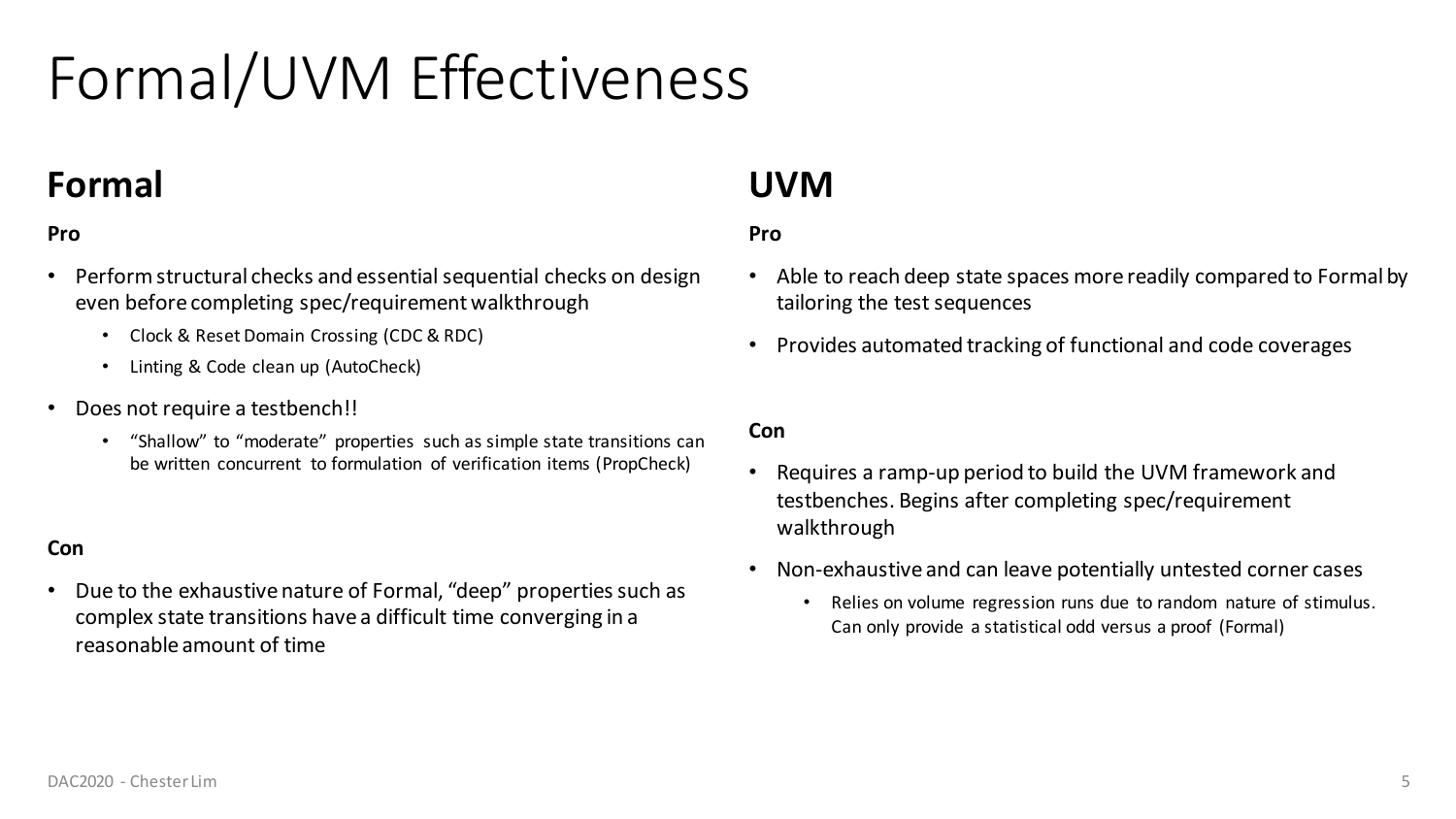## Verification Timeline



Overall process

- **Week 1-3**: Spec/requirement walkthrough and majority of the VI formulation occurs.
	- VI formulation can happen throughout the process as more information is uncovered that was not reviewed during the initial spec/requirement walkthrough
- **Week 11-12**: Regression burn-in

Formal

- **Week 1-2**: Run AutoCheck within the 1st week and CDC/RDC within the 2<sup>nd</sup> week after port domain information is gathered from spec/requirement walkthrough
- **Week 1-8**: Designers work on clearing CDC, RDC, and AutoCheck issues
- **Week 3-5**: Properties are formulated based on VI (with a Formal strategy). Work on converging "shallow" to "moderate" properties.
- **Week 5-9**: Work on converging "deep" properties
- **Week 9-10**: Using a combination of AutoCheck and PropCheck to aid with code coverage closure

UVM

- **Week 1-4**: Gathering specs/requirements & formulating VI
- **Week 5-6**: UVM infrastructure is created
- **Week 6-9**: Adding sequences, predictors, and covergroups/assertions
- **Week 9-10**: Coverage is collected and addressed